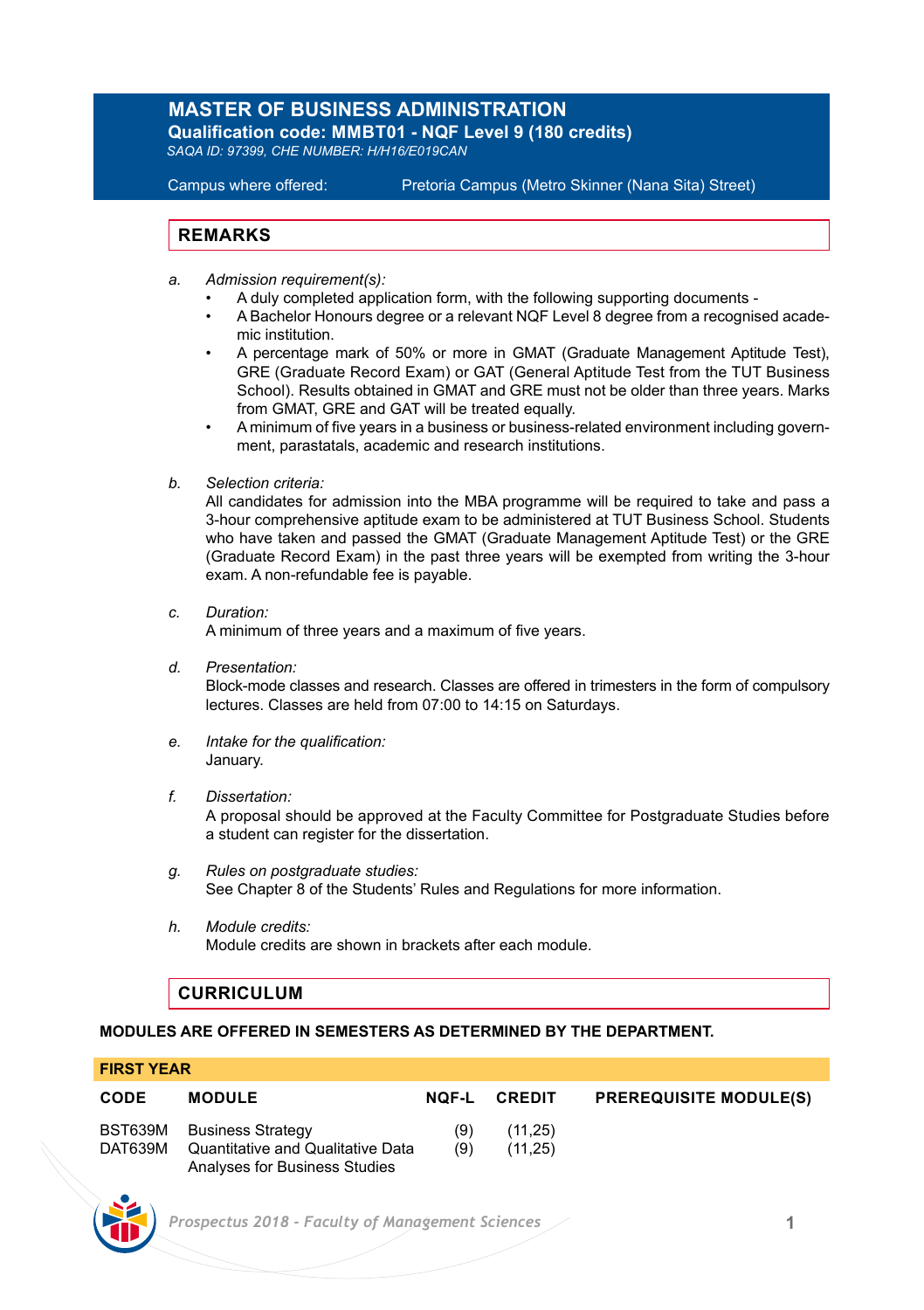| LOB639M | Leadership and Organisational<br>Behaviour              | (9) | (11, 25) |
|---------|---------------------------------------------------------|-----|----------|
| MMA639M | Macro and Micro Economic<br>Analyses                    | (9) | (11, 25) |
| MMG639M | Marketing Management and<br>Globalisation               | (9) | (11, 25) |
| OMR639M | Operations Management and<br><b>Operations Research</b> | (9) | (11.25)  |
|         | TOTAL CREDITS FOR THE FIRST YEAR:                       |     | 67.50    |

| ULVUIIU I LAIN |                                                               |              |               |                               |  |  |
|----------------|---------------------------------------------------------------|--------------|---------------|-------------------------------|--|--|
| CODE           | <b>MODULE</b>                                                 | <b>NQF-L</b> | <b>CREDIT</b> | <b>PREREQUISITE MODULE(S)</b> |  |  |
| AFM639M        | Accounting and Financial<br>Management                        | (9)          | (11,25)       |                               |  |  |
| HRC639M        | Human Resources and Change<br>Management                      | (9)          | (11,25)       |                               |  |  |
| RMD639M        | Research Methodology                                          | (9)          | (11,25)       |                               |  |  |
|                | plus any three of the following electives:                    |              |               |                               |  |  |
| IEM639M        | International and Environmental<br>Management                 | (9)          | (11,25)       |                               |  |  |
| MTI639M        | Management of Technology and<br>Innovation                    | (9)          | (11,25)       |                               |  |  |
| PMT639M        | <b>Project Management</b>                                     | (9)          | (11, 25)      |                               |  |  |
| PSD639M        | Public Sector Management and<br>Service Delivery              | (9)          | (11,25)       |                               |  |  |
| QME639M        | Quality Management and<br>Monitoring and Evaluation           | (9)          | (11, 25)      |                               |  |  |
| TED639M        | Technological Entrepreneurship<br>and Sustainable Development | (9)          | (11,25)       |                               |  |  |
|                | TOTAL CREDITS FOR THE SECOND YEAR:                            |              | 67.50         |                               |  |  |

#### **THIRD YEAR**

**SECOND YEAR**

Students will only be allowed to register for the following after a proposal has been approved. (Refer to paragraph f in the remarks)

| CODE                                 | <b>MODULE</b>                                                                                | <b>NOF-L</b> | <b>CREDIT</b>      | <b>PREREQUISITE MODULE(S)</b> |
|--------------------------------------|----------------------------------------------------------------------------------------------|--------------|--------------------|-------------------------------|
| MBA639M<br>MBA639R                   | <b>MBA Dissertation (year module)</b><br>MBA Dissertation (year module)<br>(re-registration) | (9)<br>(0)   | (45,00)<br>(00,00) | Research Methodology          |
| TOTAL CREDITS FOR THE THIRD YEAR:    |                                                                                              |              | 45.00              |                               |
| TOTAL CREDITS FOR THE QUALIFICATION: |                                                                                              |              | 180                |                               |

# **SUBJECT/MODULE INFORMATION (OVERVIEW OF SYLLABUS)**

The syllabus content is subject to change to accommodate industry changes. Please note that a more detailed syllabus is available at the Department or in the study guide that is applicable to a particular subject/module. On 13 September 2017, the syllabus content was defined as follows: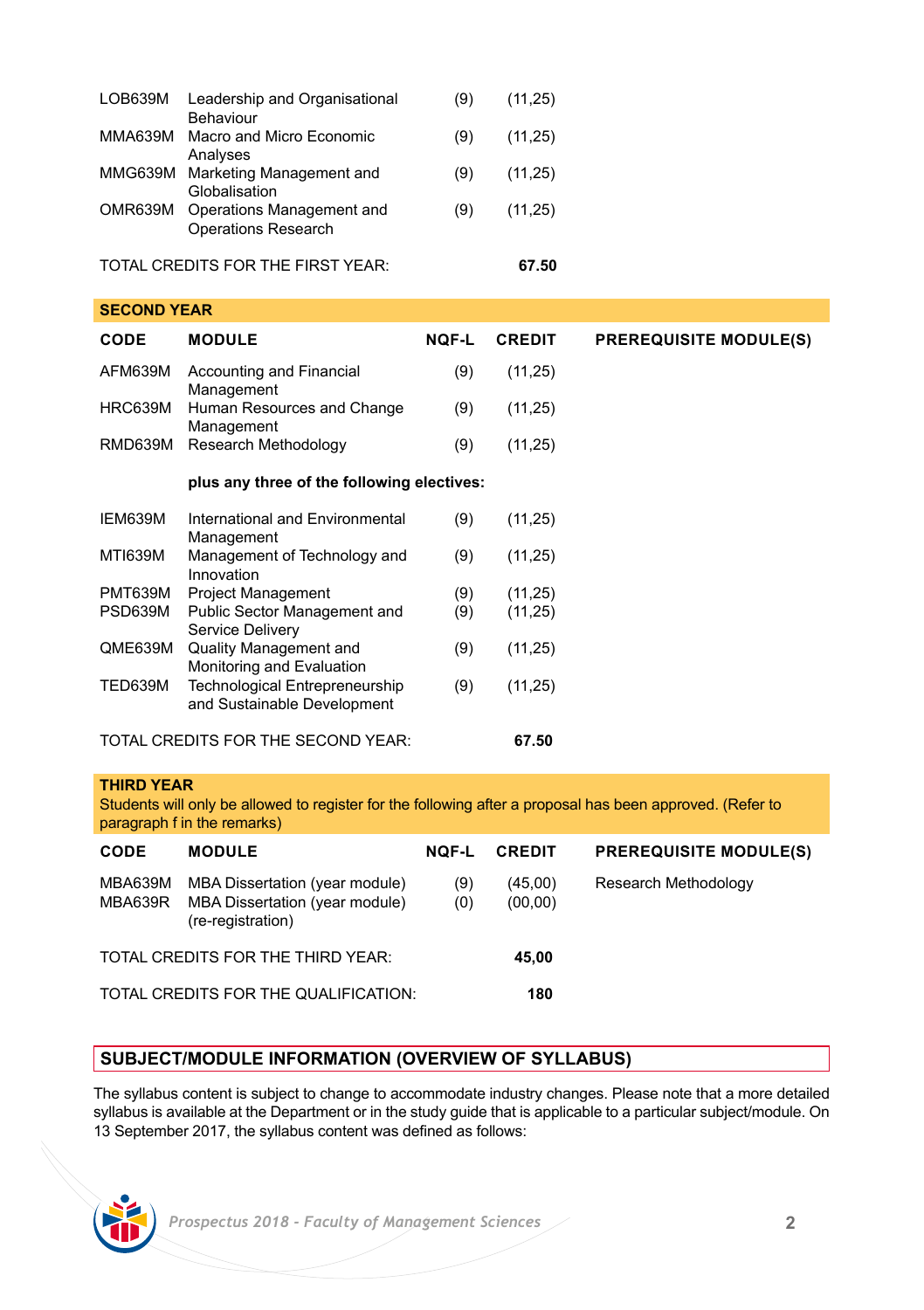# **A**

#### **ACCOUNTING AND FINANCIAL MANAGEMENT (AFM639M) 1 X 4-HOUR PAPER (OPEN BOOK)** *(Module custodian: Business School)*

South African accounting procedures and guidelines for business administrators, the South African tax system, time value of money, financial statement analysis and interpretation, working capital management, investment in capital projects, financing decisions, dividend decisions, business valuation, mergers and take-overs, objectives of managerial finance, cost analysis and behaviour patterns, costing systems and cost allocation, budget planning and control, decision-making, performance budget planning and control, performance appraisal through statement analysis, activity-based accounting, strategic management accounting and control. (Total tuition time: ± 40 hours)

### **B**

#### **BUSINESS STRATEGY (BST639M) 1 X 4-HOUR PAPER (OPEN BOOK)** *(Module custodian: Business School)*

Introduction to Strategy. Nature and value of strategic management, the strategic management process, Strategic Positioning. Strategic Capabilities. Strategic Purpose and Culture. Strategic Directions and Corporate Level Strategy. International Strategy. Strategic Innovation, Entrepreneurship and Evaluation of Strategy. Strategy in Action: development Process and Organising for Success. Strategy in Action: Resourcing, Change management and Practice. (Total tuition time: ± 36 hours)

### **H**

#### **HUMAN RESOURCES AND CHANGE MANAGEMENT (HRC639M) 1 X 4-HOUR PAPER (OPEN BOOK)** *(Module custodian: Business School)*

Optimal management strategies, manpower utilisation, the rights and responsibilities of employees, labour related matters in the context of South Africa, commonly used global and local human resources management strategies, environmental issues, affirmative action, human resource development, factors that affect human productivity in complex organisations, creating a strategic organisation, creating a learning organisation, the professional development and training of employees in complex organisations, strategic industrial relations management, key success factors and measures, implementation of strategies, performance management contracts, assessment of productivity at the workplace, good governance, utilisation of modern and innovative methods, sharing and dissemination of business-related and personal information at the workplace, utilisation of latest technologies, software applications, problem-solving and decision-making, data warehousing, information systems, and e-commerce. (Total tuition time: ± 40 hours)

**I**

# **INTERNATIONAL AND ENVIRONMENTAL 1 X 4-HOUR PAPER (OPEN BOOK) MANAGEMENT (IEM639M)**

## *(Module custodian: Business School)*

Principles of international management, the development, operation and maintenance of multinational operations, Knowledge and skills that are required for successful international entrepreneurial operations, basics of environmental management systems, overview of environmental standards, the ISO 14000 Series of Standards, environmental impacts and legal requirements, environmental aspects and impacts, planning an environmental policy, environmental auditing, eco-balances, environmental reporting, developing an environmental management programme, operational control, and emergency preparedness and response. (Total tuition time: ± 40 hours)

# **L**

### **LEADERSHIP AND ORGANISATIONAL BEHAVIOUR (LOB639M) 1 X 4-HOUR PAPER (OPEN BOOK)** *(Module custodian: Business School)*

Good leadership, good corporate governance, effective leadership in the South African context, the human side of enterprise from a wholesome perspective of spirit, soul, body and social dimensions, teams, individuals, and networks in the context of the determinants of group culture, managing the performance of individual subordinates, establishing productive relationships with peers and seniors over whom the manager has no formal authority, successful leaders in action, developing a vision of the future, aligning the organisation behind the vision of the organisation, motivating people to achieve the vision of the organisation, designing effective organisations and changing them to achieve superior performance. (Total tuition time: ± 40 hours)

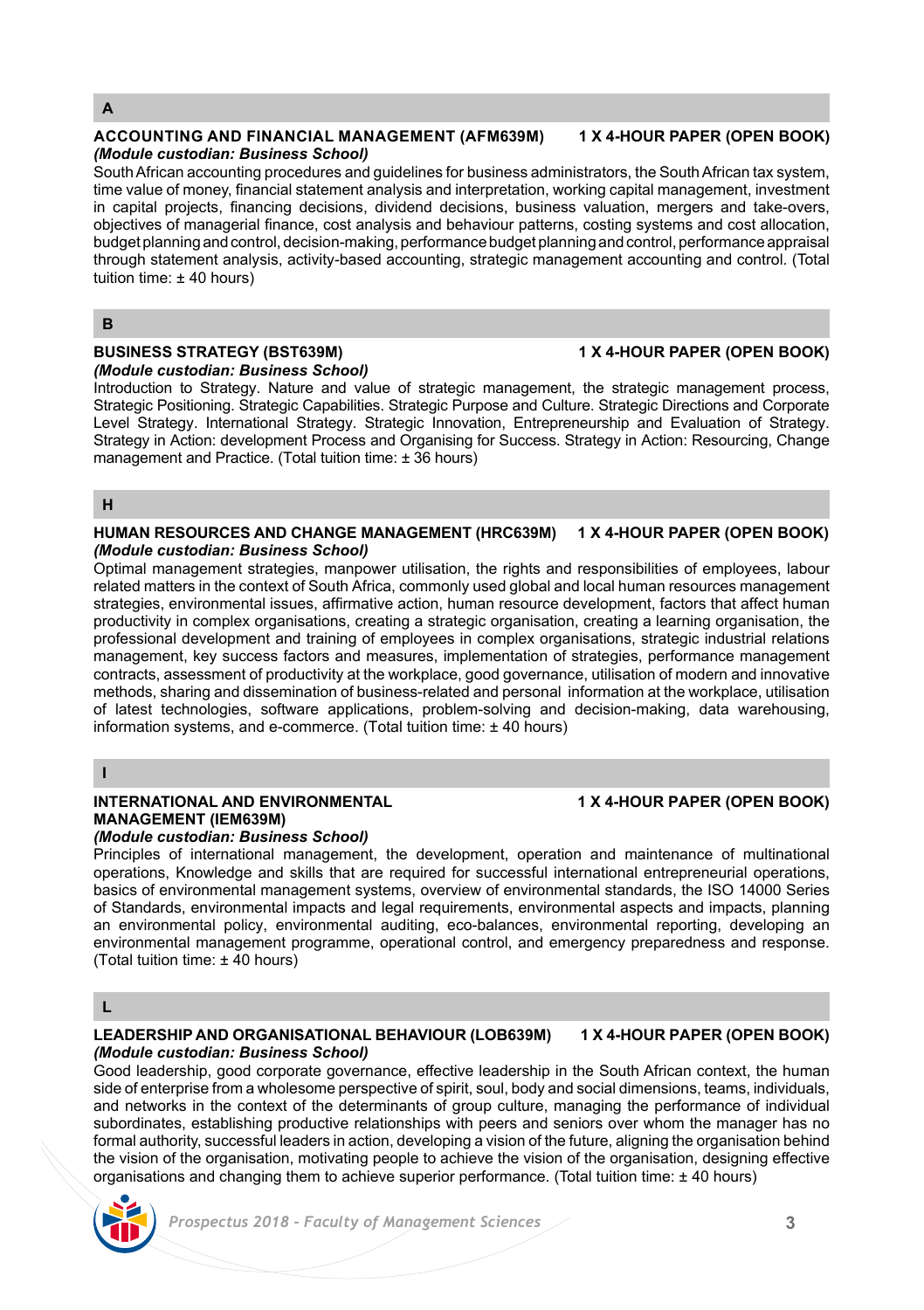# **MACRO AND MICRO ECONOMIC ANALYSES (MMA639M) 1 X 4-HOUR PAPER (OPEN BOOK)**

# *(Module custodian: Business School)*

Principles of macroeconomic analysis, introduction to microeconomic analysis, the economic model of the firm, revenue and demand analysis, elasticity, production cost and analysis, estimation demand and cost, profitability analysis, profit maximisation, market structure and competition, pricing strategies, decision and risk analysis. (Total tuition time: ± 40 hours)

# **MANAGEMENT OF TECHNOLOGY AND INNOVATION (MTI639M) 1 X 4-HOUR PAPER (OPEN BOOK)** *(Module custodian: Business School)*

Principles of innovation in business and entrepreneurial sciences, value creation, the various types of innovation, the relationship between technology and innovation, tools and resources that are vital for the effective management of technology in business enterprises, managing technological breakthroughs as the catalyst for new innovative products and or processes. (Total tuition time: ± 40 hours)

# **MARKETING MANAGEMENT AND GLOBALISATION (MMG639M) 1 X 4-HOUR PAPER (OPEN BOOK)** *(Module custodian: Business School)*

Optimal local and global marketing strategies, market segmentation, market information and research, product strategy, pricing strategy, distribution strategy, sales and selling, promotion strategy, planning and strategies, the impof globalisation on marketing goods and services locally and internationally. (Total tuition time: ± 40 hours)

# **MBA DISSERTATION (MBA639M/R) MINI-DISSERTATION ASSESSMENT**

# *(Module custodian: Business School)*

Conducting research and writing a dissertation. The foundation of the dissertation is the Research Methodology module. (Total tuition time: no formal tuition)

# **O**

**M**

# **OPERATIONS MANAGEMENT AND OPERATIONS 1 X 4-HOUR PAPER (OPEN BOOK) RESEARCH (OMR639M)**

## *(Module custodian: Business School)*

External environment and stakeholders, the logistics concept, strategic approaches to logistics, operations and material flow, elements of a supply chain, inbound logistics, production requirements through purchasing, the production system, design and productivity, production planning and control, the impof inventory on production, inventory management, outbound logistics, operations management in service industries, relevance of operations research to entrepreneurial and management studies, constraints and feasible solutions, linear programming, decision analysis, production of goods or services, scheduling, networking, facility location, management of service systems, and quality assurance. (Total tuition time: ± 40 hours)

# **P**

# **PROJECT MANAGEMENT (PMT639M) 1 X 4-HOUR PAPER (OPEN BOOK)**

*(Module custodian: Business School)*

Topics such as principles of project management, qualities of a good project leader, planning and organising projects, SWOT analysis, project implementation, PERT analysis, network analysis, lags, leads and floats, precedence diagrams, early start and early finish, forward pass, backward pass, earned value analysis, monitoring, evaluation and control. (Total tuition time: ± 40 hours)

#### **PUBLIC SECTOR MANAGEMENT AND SERVICE 1 X 4-HOUR PAPER (OPEN BOOK) DELIVERY (PSD639M)** *(Module custodian: Business School)*

Principles of social services, the South African public sector, South African Local Governments and Municipalities, performance management contracts in the South African public service sector, Key Performance Areas, Key Performance Indicators, mentoring, evaluation and control in the South African public service sector, good governance and leadership in the South African public service sector, accountability, transparency, fairness, equitable distribution of resources, the role of the private sector in ensuring optimal service delivery, functions of the South African Auditor-General, the South African Batho Pele principles, the role of the South African judiciary and media in ensuring adequate service delivery in the public sector. (Total tuition time:  $\pm$  40 hours)

# *Prospectus 2018 - Faculty of Management Sciences* **4**